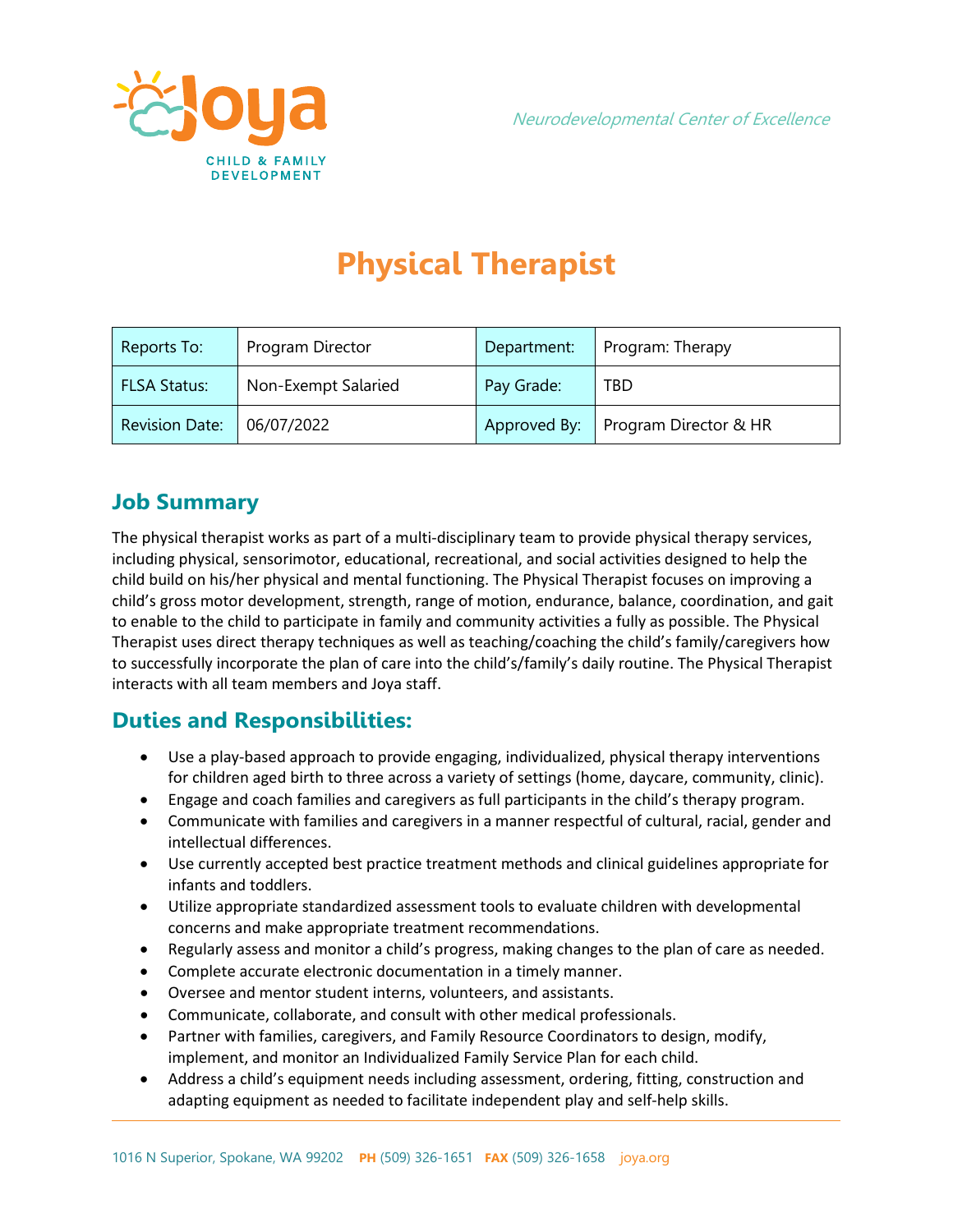

- Maintain equipment inventory and keep equipment/materials organized and in good condition.
- Develop and run small group sensory and/or motor activities within a classroom setting.
- Attend staff, discipline, in-service, and other meetings as needed.
- Maintain a clean and safe environment for children, including assisting with custodial duties as needed.
- Participate in ongoing professional training with an emphasis on opportunities focused on infants and toddlers.
- Participate in integrative and collaborative practice both within your discipline and across disciplines to promote high quality outcomes.
- Participate in the Medicaid Administrative Claiming (MAC) program and provide timely, supporting documentation for "matchable" activities.
- Other duties as assigned.

## **Supervisory Responsibility:**

• None

## **Required Skills & Abilities:**

- Cultivate a positive, supportive and responsive interactions while encouraging independence.
- Exhibits compassion and administer care while incorporating the individual and cultural differences of families.
- Act in a respectful manner toward each person regardless of age, gender, race, nationality, religion, ethnicity, social or economic status, sexual orientation, health condition or disability.
- Ability to communicate effectively and make independent decisions.
- Ability to work and collaborate in a team environment effectively.
- Strong, verbal, written and listening communication skills to interact effectively.
- Ability to maintain confidentiality of sensitive information.
- Understanding of and ability to resolve conflict.
- Knowledge of HIPAA and FERPA requirements/regulations.
- Excellent organizational skills and attention to detail.
- Proficient in Microsoft Office Suite.

#### **Education, Certifications and Position Requirements:**

- Degree from an accredited school of Physical Therapy.
- Current Washington State Physical Therapy license, and the ability to maintain the license.
- One to two years' experience working with preschool children with developmental disabilities or delays desired.
- Valid driver's license and vehicle with proof of insurance.
- First Aid / CPR Certificate
- Food Handlers Permit (training may be provided).
- Bloodborne Pathogens Training (will be provided).
- T.B Test, proof of TDap Immunization, and Hepatitis B vaccinations.
- Washington State Department of Early Learning Criminal background clearance.
- DSHS Background Check clearance.